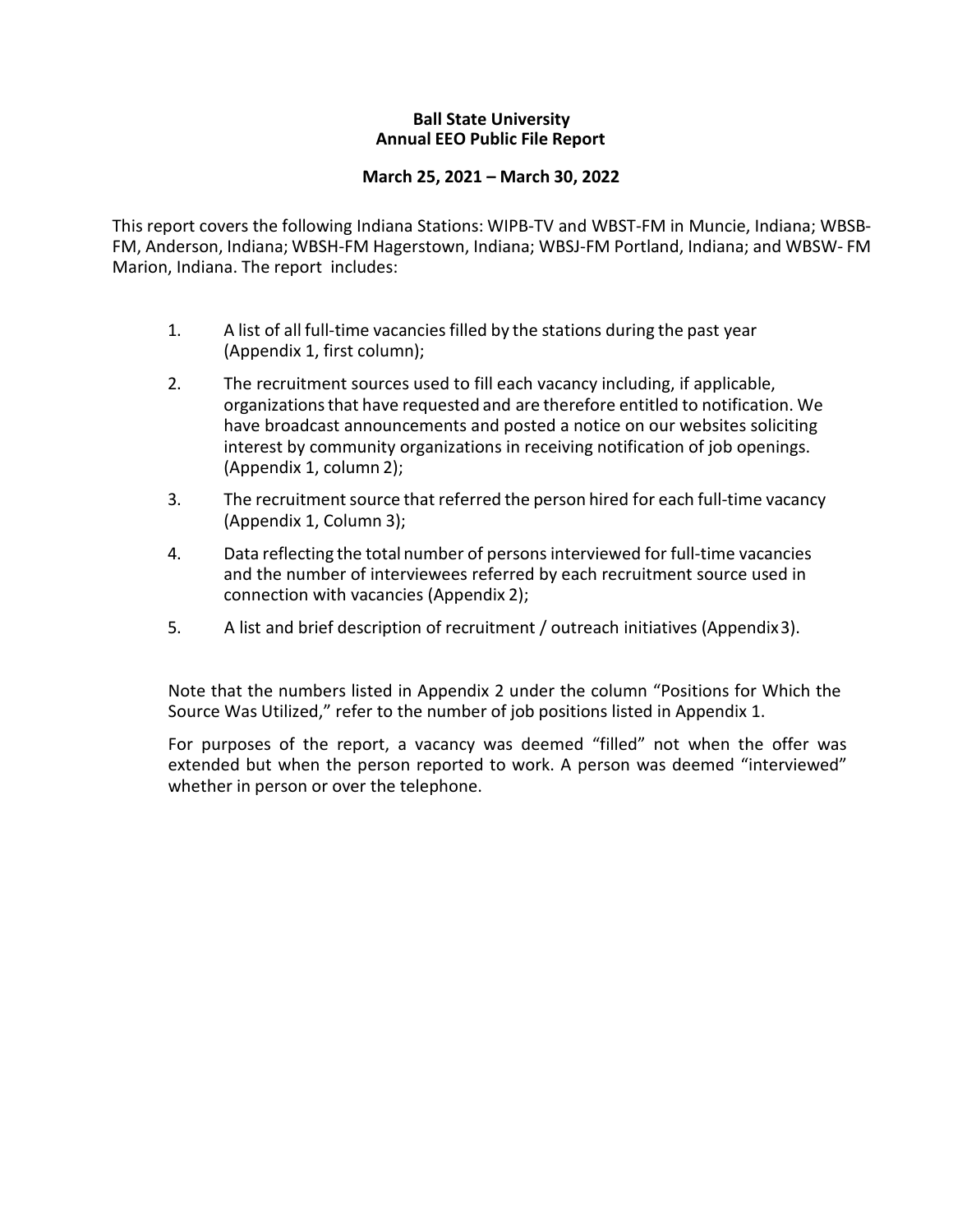## **Ball State University Annual EEO Public File Report**

### **March 22, 2021- March 30, 2022**

# **WIPB-TV, WBST-FM, Muncie, IN; WBSB-FM, Anderson, IN; WBSH-FM, FM, Hagerstown, IN; WBSJ-FM Portland, Indiana; WBSW-FM, Marion, IN**

#### **APPENDIX 1. VACANCY LIST**

## **See Appendix 2 for Master Recruitment Source List**

| <b>POS</b>     | <b>Job Title</b>                                                          | <b>Recruitment Sources (RS)</b><br><b>Used to Fillthis</b><br>Vacancy | <b>RS Referring Hire</b> |
|----------------|---------------------------------------------------------------------------|-----------------------------------------------------------------------|--------------------------|
| $\overline{1}$ | Assistant Dean of Media and General Manager of Ball<br>State Public Media | RS1, RS2, RS3, RS4, RS5                                               | RS <sub>1</sub>          |
| $\overline{2}$ | Administrative and Financial Coordinator                                  | RS1, RS2, RS3, RS4                                                    | RS1                      |
| 3              | Financial and Administrative Coordinator                                  | RS1, RS2, RS3, RS4                                                    | RS1                      |
|                |                                                                           |                                                                       |                          |
|                |                                                                           |                                                                       |                          |
|                |                                                                           |                                                                       |                          |
|                |                                                                           |                                                                       |                          |
|                |                                                                           |                                                                       |                          |
|                |                                                                           |                                                                       |                          |
|                |                                                                           |                                                                       |                          |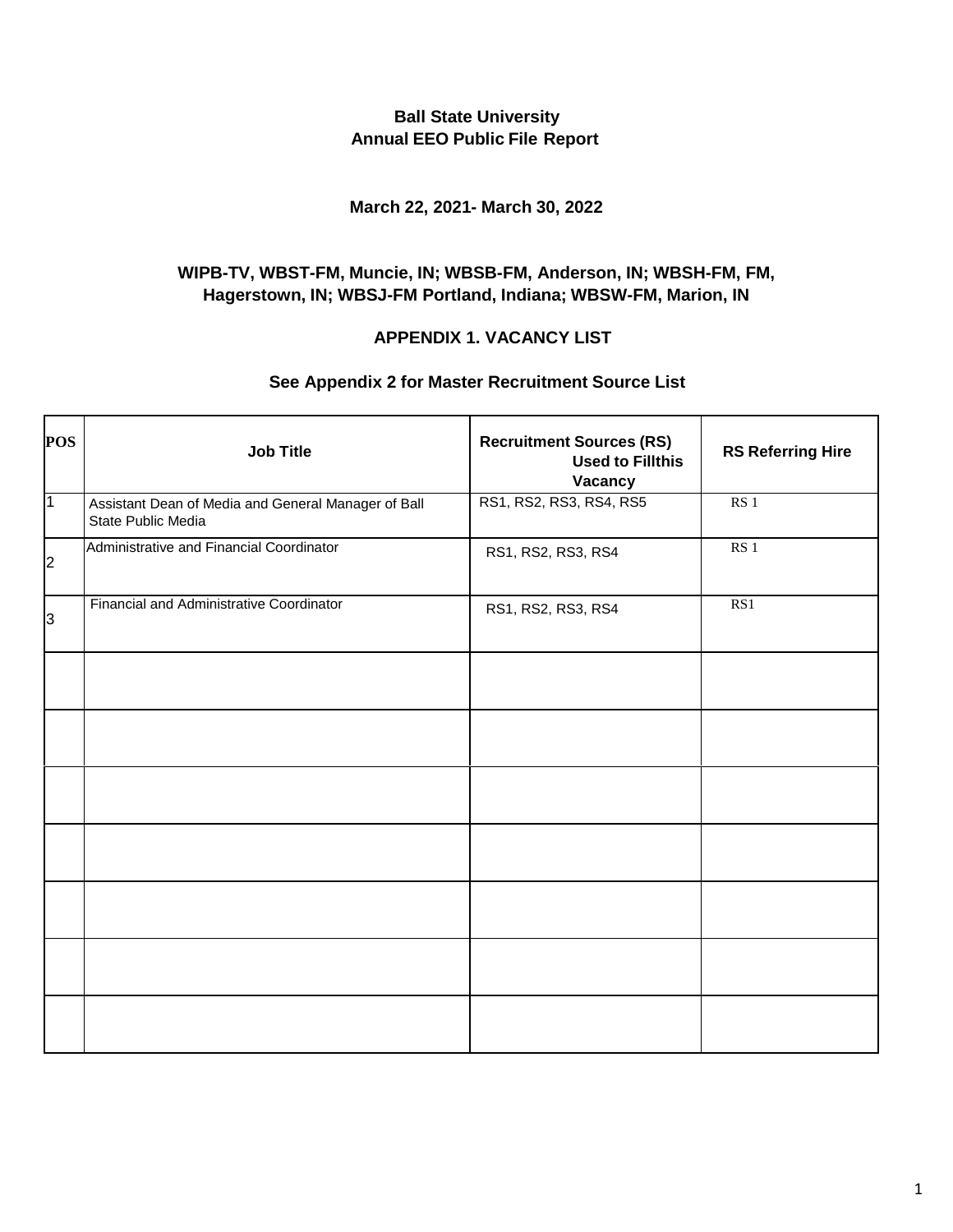# **Ball State University Annual EEO Public File Report**

## **March 22, 2019 - March 30, 2020**

# **WIPB-TV, WBST-FM, Muncie, IN; WBSB-FM, Anderson, IN; WBSH-FM, FM, Hagerstown, IN; WBSW-WBSJ-FM Portland, Indiana; FM, Marion, IN**

## **APPENDIX 2. MASTER RECRUITMENT SOURCE LIST**

| <b>Source</b><br><b>Entitled to</b><br>Vacancy<br><b>Notification</b> | No. of<br><b>Interviewees</b><br><b>Referred by</b><br><b>Recruitment</b><br><b>Source</b><br>over 12<br>months | <b>Positions for</b><br><b>Which This</b><br><b>Source Was</b><br><b>Utilized</b> | RS#            | <b>Organization &amp; Address</b>                                                                                                                                                                                          |
|-----------------------------------------------------------------------|-----------------------------------------------------------------------------------------------------------------|-----------------------------------------------------------------------------------|----------------|----------------------------------------------------------------------------------------------------------------------------------------------------------------------------------------------------------------------------|
| <b>No</b>                                                             | Position #1: 14<br>Position #2: 6<br>Position #3: 3                                                             | 1, 2, 3                                                                           | $\mathbf{1}$   | Ball State University Human Resources Employment<br><b>Opportunities Web Site</b><br>https://bsu.peopleadmin.com<br>Ball State University Human Resources2000<br>University Ave, AD350<br>Muncie, IN 47306<br>765-285-1834 |
| <b>No</b>                                                             |                                                                                                                 | 1, 2, 3                                                                           | $\overline{2}$ | WIPB-TV Web Site<br>www.wipb.org<br>Ball State University - BC 206<br>Muncie, IN 47306<br>765-285-1249                                                                                                                     |
| <b>No</b>                                                             |                                                                                                                 | 1, 2, 3                                                                           | 3              | Indiana Public Radio Web Site<br>www.indianapublicradio.org Ball<br>State University - LB 128Muncie,<br>IN 47306                                                                                                           |
| <b>No</b>                                                             |                                                                                                                 | 1, 2, 3                                                                           | $\overline{4}$ | Indiana Public Broadcasting Stations, Inc.<br>(IPBS)<br>www.ipbs.org                                                                                                                                                       |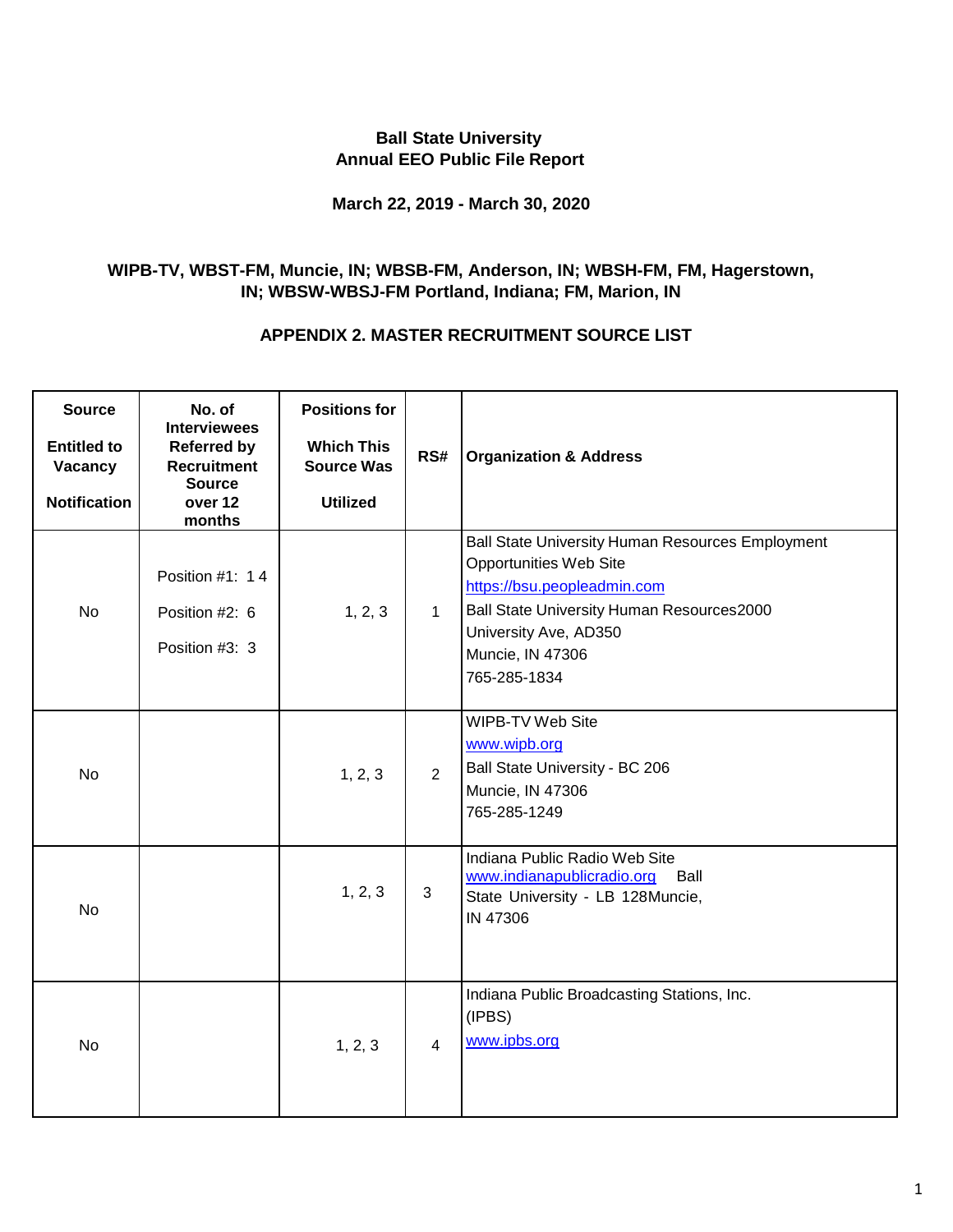| <b>Source</b><br><b>Entitled to</b><br>Vacancy<br><b>Notification</b> | No. of Interviewees<br><b>Referred by</b><br><b>Recruitment Source</b><br>over 12 months | <b>Positions for</b><br><b>Which This</b><br><b>Source Was</b><br><b>Utilized</b> | RS#            | <b>Organization &amp; Address</b>                                                                                                                                                              |
|-----------------------------------------------------------------------|------------------------------------------------------------------------------------------|-----------------------------------------------------------------------------------|----------------|------------------------------------------------------------------------------------------------------------------------------------------------------------------------------------------------|
| No                                                                    |                                                                                          | 1                                                                                 | 5              | Corporation for Public Broadcasting Job Line<br>www.cpb.org<br>Corporation for Public Broadcasting Job Line<br>401 Ninth Street, NW<br>Washington, DC 20004-2129<br>202-879-9600               |
| No                                                                    |                                                                                          | 1                                                                                 | 6              | National Association of Television Arts & Sciences<br>http://jobbank.emmyonline.org<br>The Cleveland Chapter<br>3511 Center Road<br>Brunswick, OH 44212                                        |
| <b>No</b>                                                             |                                                                                          | 1                                                                                 | $\overline{7}$ | Indiana Broadcasters Association Web Site<br>Indiana Broadcast Association<br>3003 East 98th Street, Suite 161<br>Indianapolis, IN 46280<br>800-342-6276<br>http://www.indianabroadcasters.org |
| No                                                                    |                                                                                          | 1,2,3                                                                             | 8              | Academic Women<br>http://www.AcademicWomen.com                                                                                                                                                 |
| No                                                                    |                                                                                          | 1,2,3                                                                             | 9              | <b>Diverse Education</b><br>10520 Warwick Ave. Suite B-4<br>Fairfax, VA 22030-3136<br>http://www.diverseeducation.com                                                                          |
| No                                                                    |                                                                                          | 1,2,3                                                                             | 10             | <b>HireEdJobs</b><br>328 Innovation Blvd, Suite 235<br>State College, PA 16803<br>http://www.hireedjobs.com                                                                                    |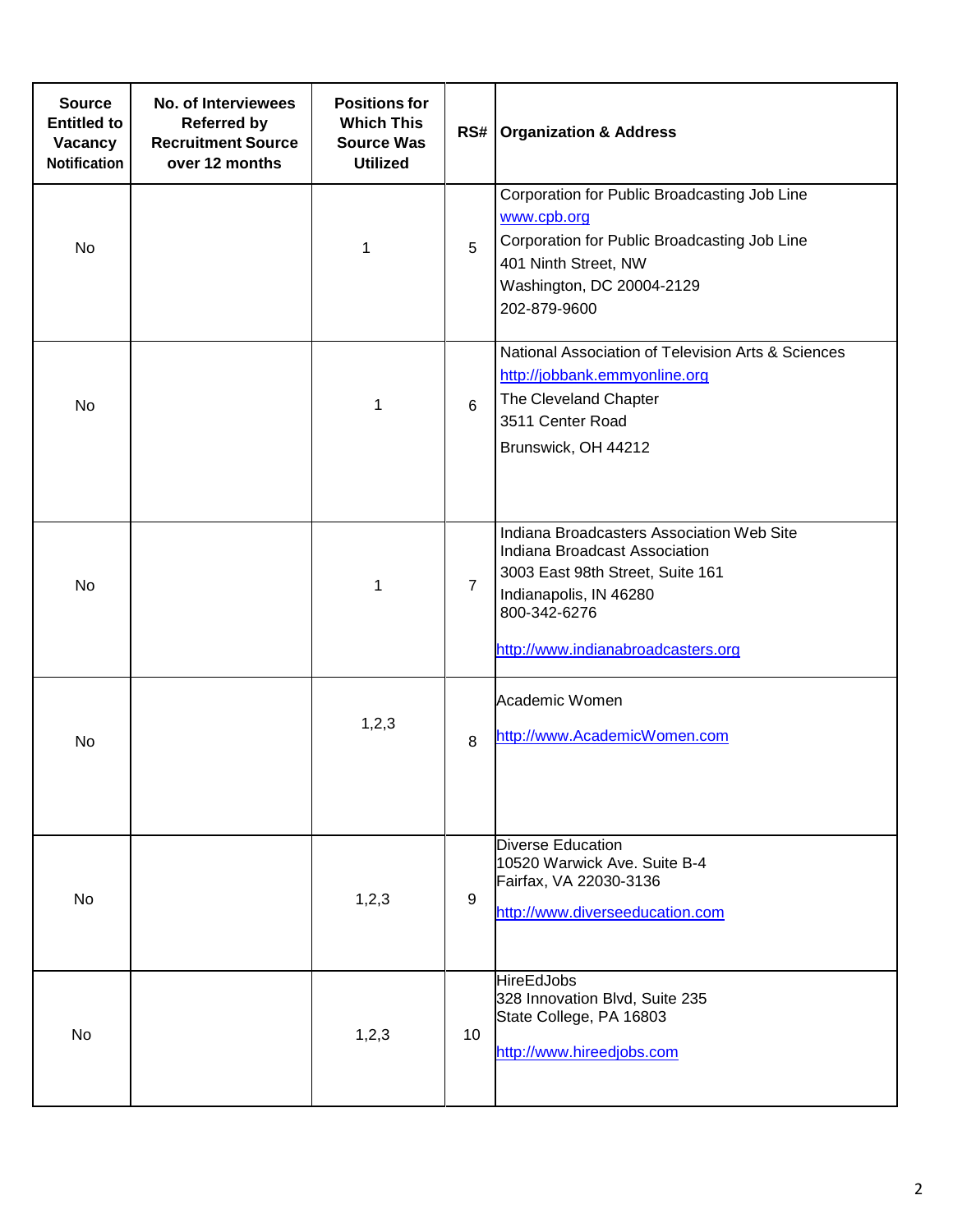| <b>Source</b><br><b>Entitled to</b><br>Vacancy<br><b>Notification</b> | No. of Interviewees<br><b>Referred by</b><br><b>Recruitment Source</b><br>over 12 months | <b>Positions for</b><br><b>Which This</b><br><b>Source Was</b><br><b>Utilized</b> | RS# | <b>Organization &amp; Address</b>                                                                               |
|-----------------------------------------------------------------------|------------------------------------------------------------------------------------------|-----------------------------------------------------------------------------------|-----|-----------------------------------------------------------------------------------------------------------------|
| No                                                                    |                                                                                          | 1, 2, 3                                                                           | 11  | <b>Diversity Work</b><br>9951 Atlantic Blvd., Ste 105<br>Jacksonville, FL 32225<br>http://www.diversitywork.com |
| No                                                                    |                                                                                          | 1,2,3                                                                             | 12  | UniversityJobs.com<br>9951 Atlantic Blvd., Suite 105<br>Jacksonville, FL 32225<br>http://www.universityjobs.com |
| No                                                                    |                                                                                          | 1                                                                                 | 13  | Hispanic Association of Colleges &<br><b>Universities</b><br>http://www.HACU.net                                |
| No                                                                    |                                                                                          | 1                                                                                 | 14  | BEA Educating for Tomorrow's Media<br>http://www.beaweb.org/wp                                                  |
| <b>No</b>                                                             |                                                                                          | 1, 2, 3                                                                           | 15  | Circa<br>http://www.circaworks.com                                                                              |
| No                                                                    |                                                                                          | $\mathbf{1}$                                                                      | 16  | Media Bistro<br>http://www.mediabistro.com                                                                      |
| No                                                                    |                                                                                          | 1                                                                                 | 17  | The Chronicle of Higher Education<br>http://www.chroniclevitae.com                                              |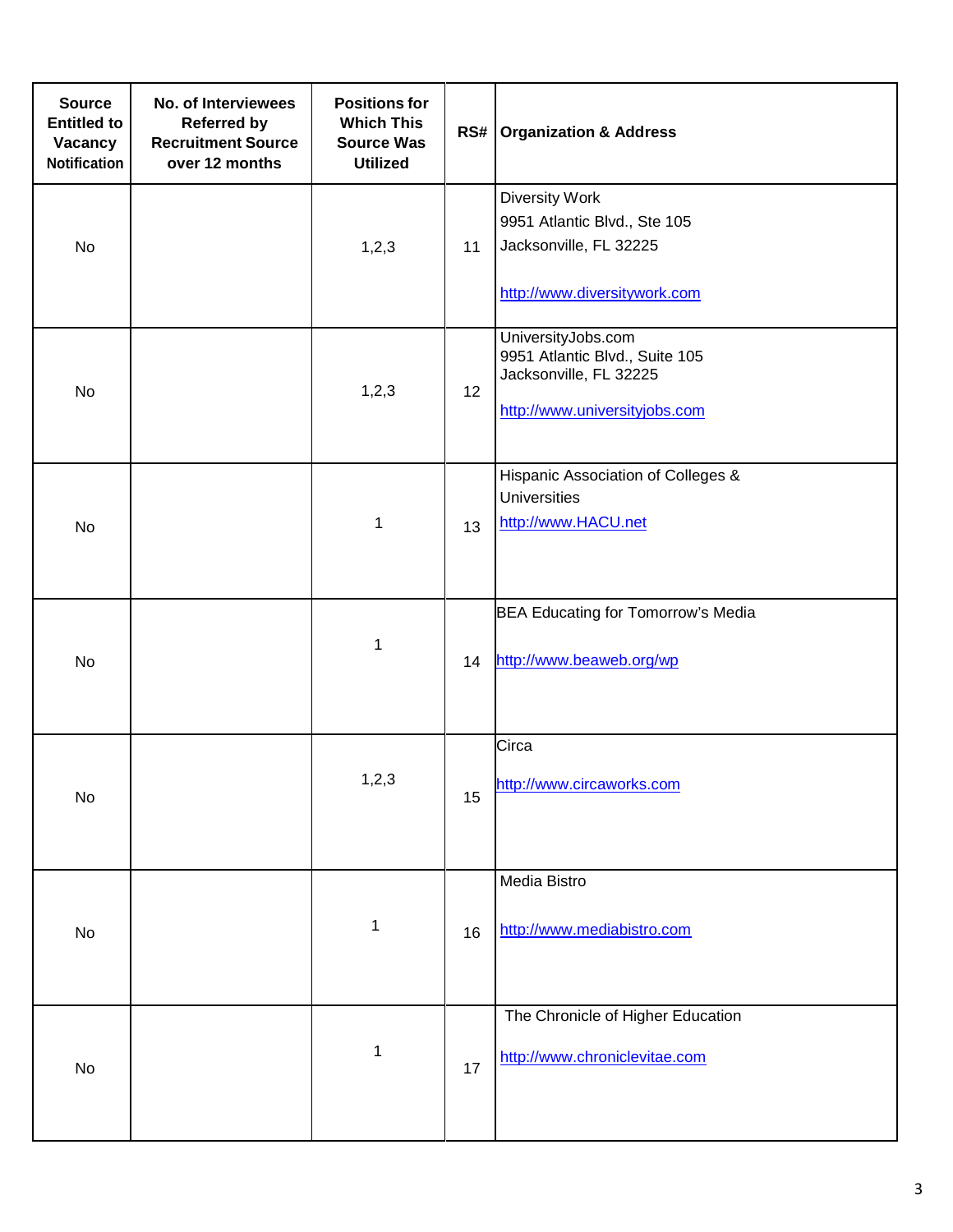| <b>Source</b><br><b>Entitled to</b><br>Vacancy<br><b>Notification</b> | No. of Interviewees<br><b>Referred by</b><br><b>Recruitment Source</b><br>over 12 months | <b>Positions for</b><br><b>Which This</b><br><b>Source Was</b><br><b>Utilized</b> | RS# | <b>Organization &amp; Address</b>                                                                                                                                      |
|-----------------------------------------------------------------------|------------------------------------------------------------------------------------------|-----------------------------------------------------------------------------------|-----|------------------------------------------------------------------------------------------------------------------------------------------------------------------------|
| No                                                                    |                                                                                          | 1                                                                                 | 18  | Association for Education in Journalism and Mass<br>Communications<br>234 Outlet Pointe Blvd, Suite A<br>Columbia, SC 29210-5667<br>http://www.aejmc.org               |
| No                                                                    |                                                                                          | 1                                                                                 | 19  | Handshake (Central State and KY State)<br>http://www.centralstate.joinhandshake.com<br>http://www.kysu.joinhandshake.com                                               |
| No                                                                    |                                                                                          | 1                                                                                 | 20  | Women In Academia<br>PO Box 139<br>Bartonsville, PA 18321<br>http://www.wiareport.com                                                                                  |
| No                                                                    |                                                                                          | 1                                                                                 | 21  | Higher Education Recruitment Consortium (HERC)<br>Office of the Provost<br>The University of Iowa<br>111 Jessup Hall<br>Iowa City, IA 52242<br>http://www.hercjobs.org |
| No                                                                    |                                                                                          | 1                                                                                 | 22  | The Journal of Blacks in Higher Education<br>http://www.jbhe.com                                                                                                       |
| No                                                                    |                                                                                          | 1,3                                                                               | 23  | Indiana Public Broadcasting Stations (IPBS)<br>1630 N. Meridian St.<br>Indianapolis, IN 46202<br>http://www.ipbs.org                                                   |

Ĭ.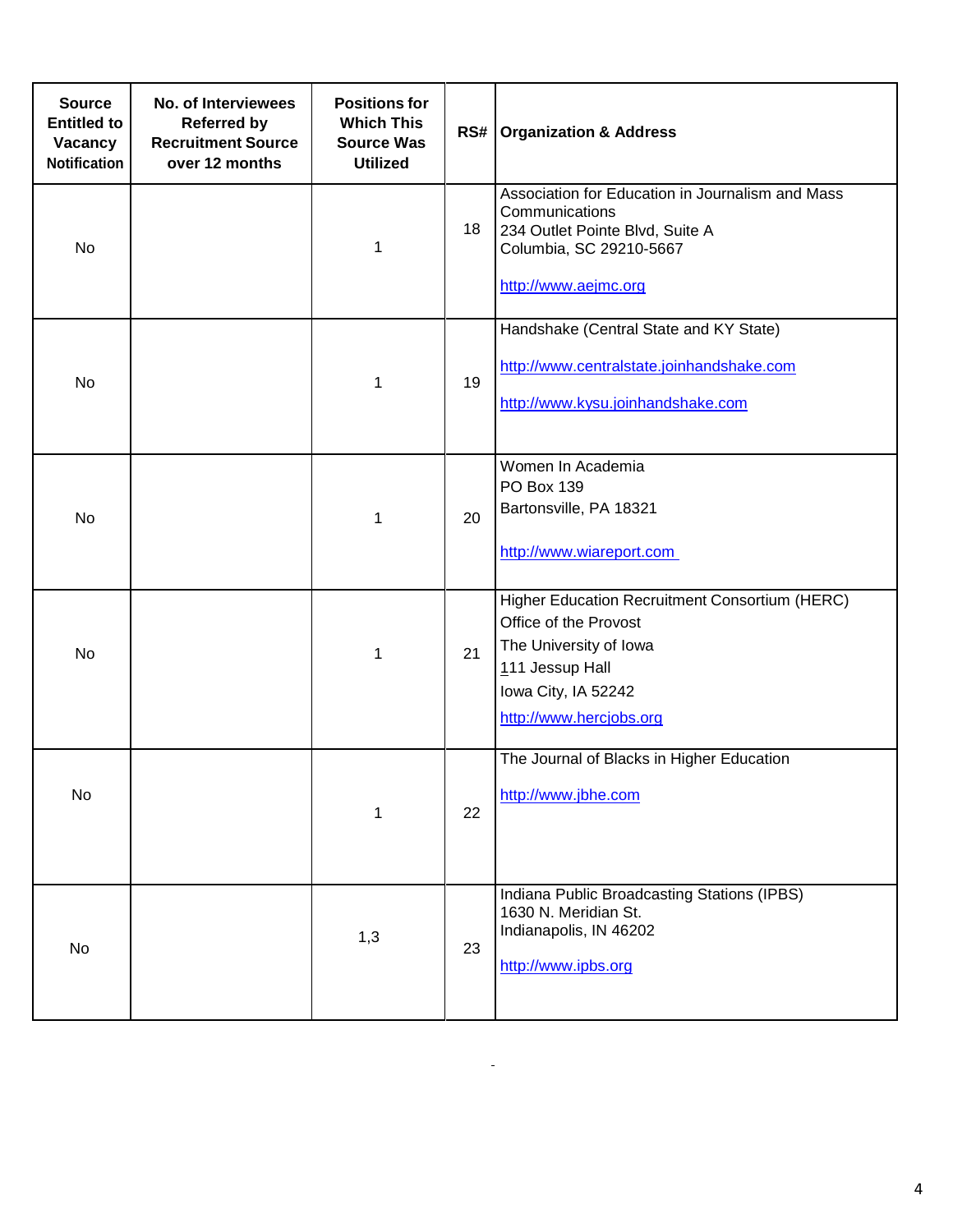| No                                                            |                                                | 1,2,3 | 24 | Indeed<br>www.indeed.com                                       |
|---------------------------------------------------------------|------------------------------------------------|-------|----|----------------------------------------------------------------|
| No                                                            |                                                | 1,2,3 | 26 | WIPB-TV 4 weeks of ROS spotsannouncing Vacancy                 |
| No                                                            |                                                | 1,2,3 | 27 | Indiana Public Radio 4 weeks of<br>ROS spotsannouncing vacancy |
| <b>No</b>                                                     |                                                |       |    |                                                                |
| Total<br>Interviews for<br>Full-Time<br><b>Open Positions</b> | Position 1:6<br>Position 2: 5<br>Position 3: 3 |       |    |                                                                |
|                                                               |                                                |       |    |                                                                |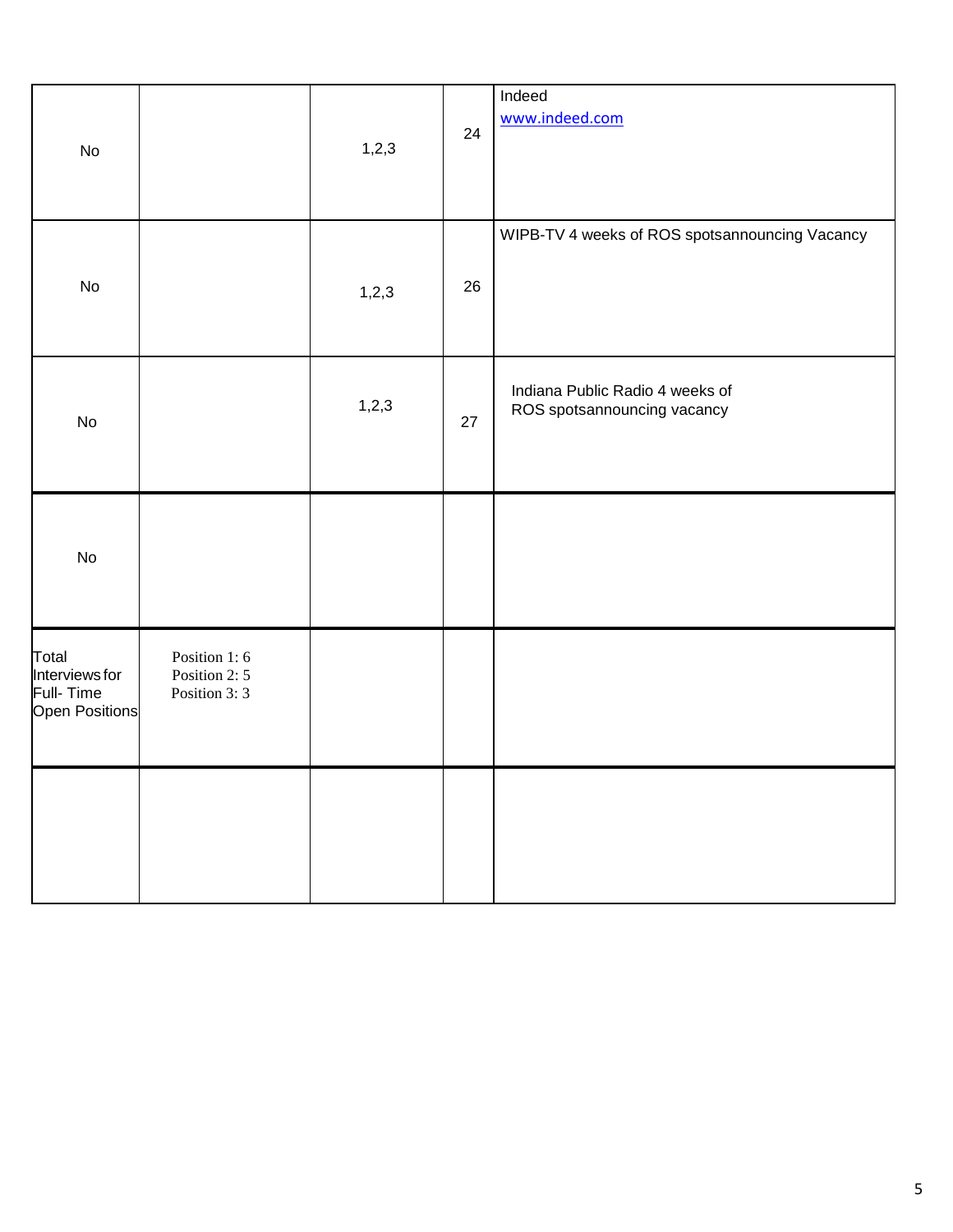## **Appendix 3 Annual EEO Public File Report Covering the period from March 25, 2021-March 30, 2021 Stations Comprising Station Employment Unit: WIPB-TV; WBST-FM; WBSB-FM; WBSJ-FM and WBSW-FM**

## **Section 3: Recruitment Activities**

#### **1. Participation in and/or co-sponsorship of job fairs:**

Sept 1, 2021- WIPB-TV and Indiana Public Radio participated in the College of Communication Information and Media (CCIM) Fall Career Fair. Over 270 students attended and several students stopped by the WIPB and IPR table to discuss student position openings and possible careers in public media.

January 26, 2022- WIPB-TV and Indiana Public Radio participated in the College of Communication information and Media Spring Career Fair. Over 180 students attended and several students stopped by the WIPB and IPR table to discuss student position openings and possible careers in public media.

#### **2. Participation in job banks, internet programs and other programs designed to promote outreach generally:**

We conduct tours for community groups, university students and local schools districts. Due to COVID we also created a virtual tour that is on both our TV and Radio websites. Over 590 people watch the virtual tour on the radio website and over 55 people watched the virtual tour on the television website.

This past year we conducted only a few tours since we were still under COVID restrictions for part of the year.

Tours: small tours for Telecommunications Alumni Society and two former student/ employee groups

#### **3. Participation in an internship program for students and establishment to internship programs for members of the community interested in broadcasting:**

Ongoing - News Director--TCOM 422 class is all about training for careers in broadcasting. Areas of importance are news reporting and writing.The class assists as interns for Indiana Public Radio in news coverage during elections and special assignments.

Ongoing- Operations and Production Manager for Indiana Public Radio and the School of Music lecturer lead learning production meetings with Ball State students for The Scene, a learning partnership with the Ball State School of Music. This is a student produced 60 minute weekly radio program. Every semester we have new students that are trained in audio venue recording. They are held to broadcast standards and are informed of broadcast and engineering audio recording careers through the School of Music, music engineering program and the Department of Telecommunications during class periods. Many of the students that excel in the course